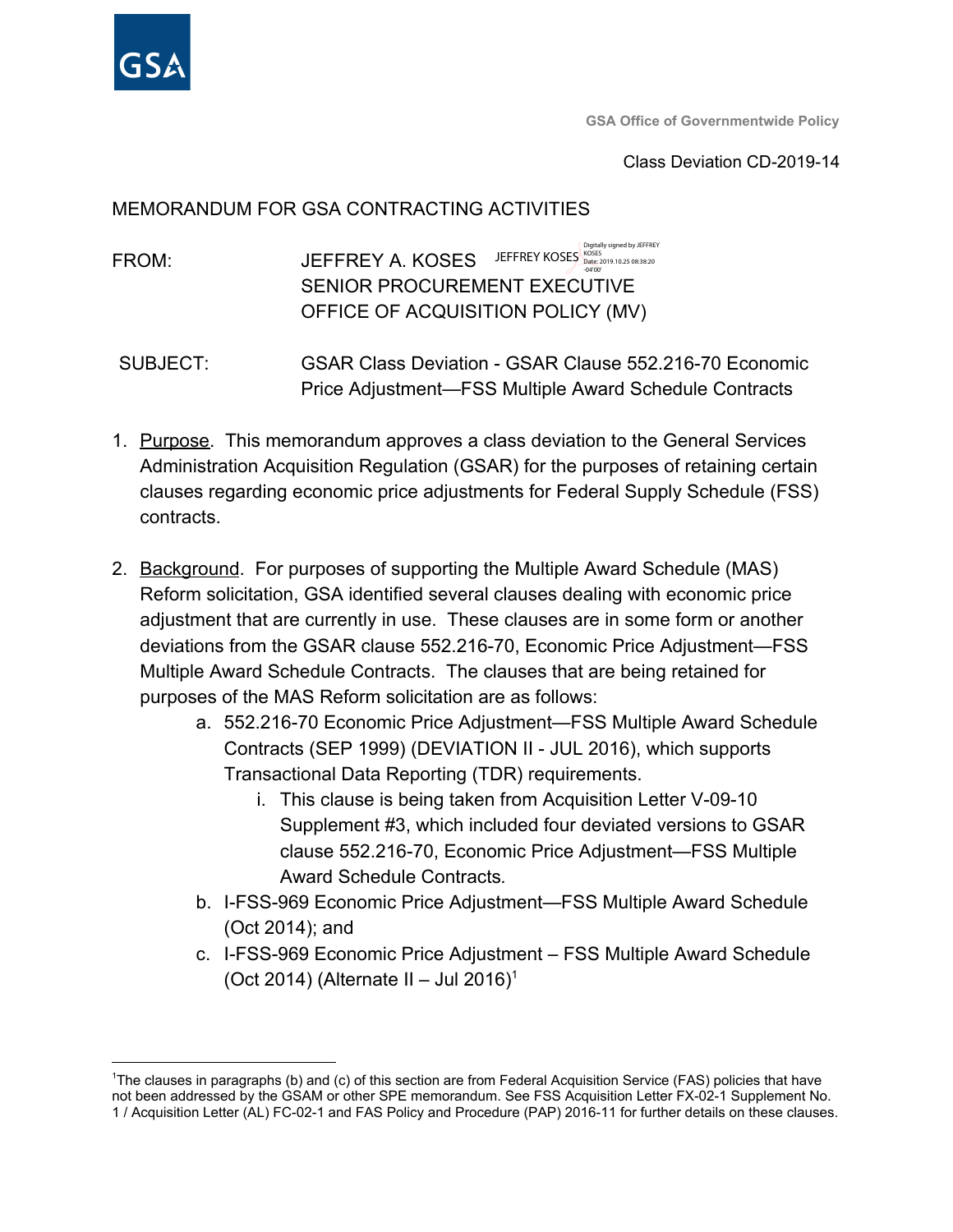The issuance of this class deviation will have little to no impact on MAS contractors as these clauses are currently being used by the FSS program. The class deviation simply recognizes the current state. Any other deviations or alternative versions of these clauses which may have been used in the Federal Supply Schedules are eliminated.

Issuance of this class deviation is in the best interest of the GSA as it standardizes the baseline until such time as formal rulemaking process for purposes of updating the GSAR, or another form of review and update, can be completed.

- 3. Applicability. This class deviation applies only to MAS Program contracts where the use of such clauses applies (see Attachment A of this document for the applicable clause prescriptions).
- 4. Authority. This class deviation is issued under the authority of GSAM 501.404.
- 5. Deviation. See Attachment A of this document for the Line-In/Line-Out GSAR text as revised by this class deviation<sup>2</sup>. The following is a summary:
	- a. The addition of a prescription in 516.203-4 for GSAR clause 552.216-70, Economic Price Adjustment—FSS Multiple Award Schedule Contracts, and its Alternate I;
	- b. The addition of Deviation II to GSAR clause 552.216-70 and its corresponding prescription;
	- c. The addition of I-FSS-969 and its corresponding prescription; and
	- d. The addition of I-FSS-969 Alternate II and its corresponding prescription.
- 6. Effective Date. This class deviation is effective October 1, 2019 and remains in effect until rescinded or incorporated into the GSAR.
- 7. Cancellations. Not applicable.
- 8. Point of Contact. Questions regarding this class deviation may be directed to [GSARPolicy@gsa.gov](mailto:GSARPolicy@gsa.gov).

## Attachment A - GSAR Deviation Line-In/Line-Out Text

 $2$ The titles as well as the current text of these clauses are being retained, at this point in time, as originally prescribed in order to support the MAS Reform solicitation and in consideration of system limitations. These clauses may be subsequently revised and reformatted upon incorporation into the GSAR, MAS Reform solicitation refresh, or other subsequent actions taken by the SPE.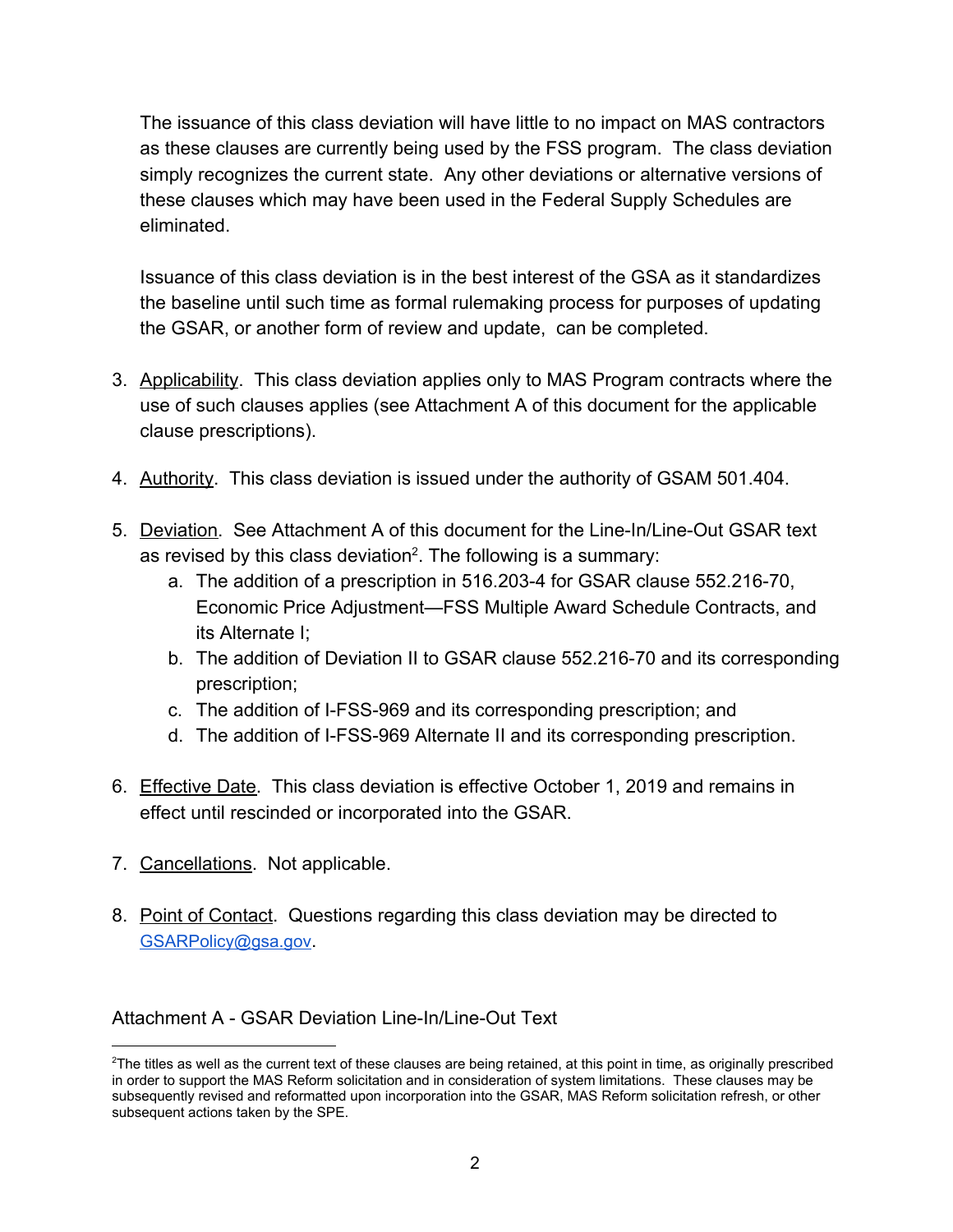## **ATTACHMENT A**

#### **GSAR DEVIATION LINE-IN/LINE-OUT TEXT FOR CLASS DEVIATION CD-2019-14**

**GSAR Baseline: Change 103 effective 09/16/2019**

**• Additions to baseline made by deviation are indicated by [bold text in brackets]**

**• Deletions to baseline made by deviation are indicated by strikethroughs**

**• Five asterisks (\* \* \* \* \*) indicate that there are no revisions between the preceding and following sections**

**• Three asterisks (\* \* \*) indicate that there are no revisions between the material shown within a subsection**

\* \* \* \* \*

PART 516 - TYPES OF CONTRACTS

\* \* \*

Subpart 516.2 - Fixed Price Contracts

\* \* \*

516.203-4 Contract clauses.

\* \* \*

**[(c)***Federal Supply Schedule (FSS) Contracts.*

**(1) In single-year FSS solicitations and contracts, insert the clause at 552.216-70, Economic Price Adjustment—FSS Multiple Award Schedule Contracts.**

**(2) In multiyear FSS solicitations and contracts based on commercial price lists without Transactional Data Reporting requirements, use clause 552.216-70 with Alternate I.**

**(3) In multiyear FSS solicitations and contracts based on commercial price lists with Transactional Data Reporting requirements, use clause 552.216-70 Deviation II.**

**(4) In multiyear FSS solicitations and contracts not based on commercial price lists without Transactional Data Reporting requirements, use I-FSS-969.**

**(5) In multiyear FSS solicitations and contracts not based on commercial price lists with Transactional Data Reporting requirements, use I-FSS-969 with Alternate II.]**

\* \* \* \* \*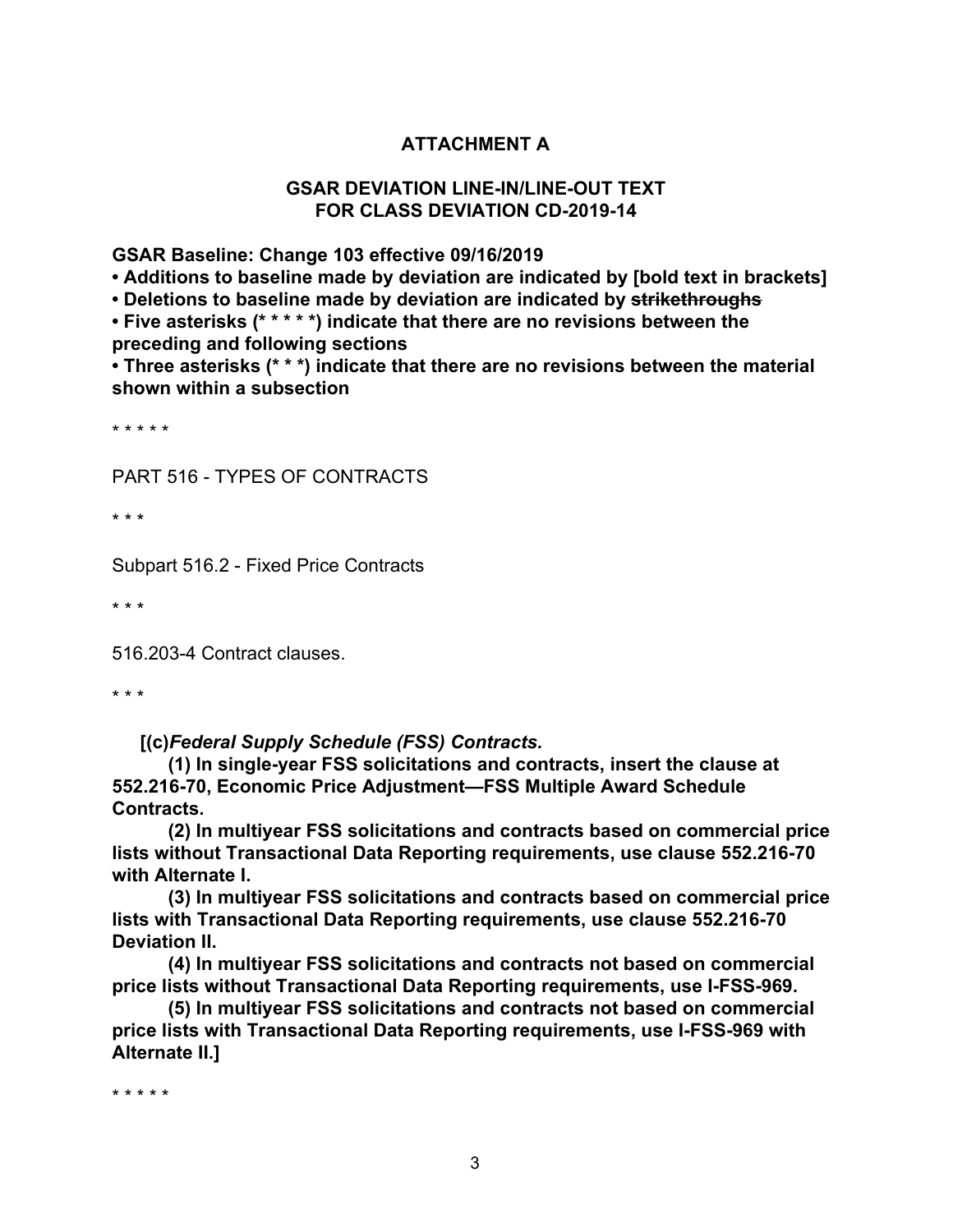# PART 552 - SOLICITATION PROVISIONS AND CONTRACT CLAUSES

\* \* \* \* \*

Subpart 552.2 - Text of Provisions and Clauses

\* \* \*

552.216-70 Economic Price Adjustment—FSS Multiple Award Schedule Contracts. As prescribed in 516.203-4(a)**[(c)(1)]**, insert the following clause:

Economic Price Adjustment—FSS Multiple Award Schedule Contracts (SEP 1999)

Price adjustments include price increases and price decreases. Adjustments will be considered as follows:

 (a) Contractors shall submit price decreases anytime during the contract period in which they occur. Price decreases will be handled in accordance with the provisions of the Price Reduction Clause.

(b) Contractors may request price increases under the following conditions:

 (1) Increases resulting from a reissue or other modification of the Contractor's commercial catalog/pricelist that was used as the basis for the contract award.

(2) Only three increases will be considered during the contract period.

 (3) Increases are requested after the first 30 days of the contract period and prior to the last 60 days of the contract period.

(4) At least 30 days elapse between requested increases.

 (c) The aggregate of the increases in any contract unit price under this clause shall not exceed \* percent of the original contract unit price. The Government reserves the right to raise this ceiling where changes in market conditions during the contract period support an increase.

(d) The following material shall be submitted with the request for a price increase:

 (1) A copy of the commercial catalog/pricelist showing the price increase and the effective date for commercial customers.

 (2) Commercial Sales Practice format regarding the Contractor's commercial pricing practice relating to the reissued or modified catalog/pricelist, or a certification that no change has occurred in the data since completion of the initial negotiation or a subsequent submission.

(3) Documentation supporting the reasonableness of the price increase.

(e) The Government reserves the right to exercise one of the following options:

 (1) Accept the Contractor's price increases as requested when all conditions of (b), (c), and (d) of this clause are satisfied;

 (2) Negotiate more favorable discounts from the new commercial prices when the total increase requested is not supported; or,

 (3) Remove the product(s) from contract involved pursuant to the Cancellation Clause of this contract, when the increase requested is not supported.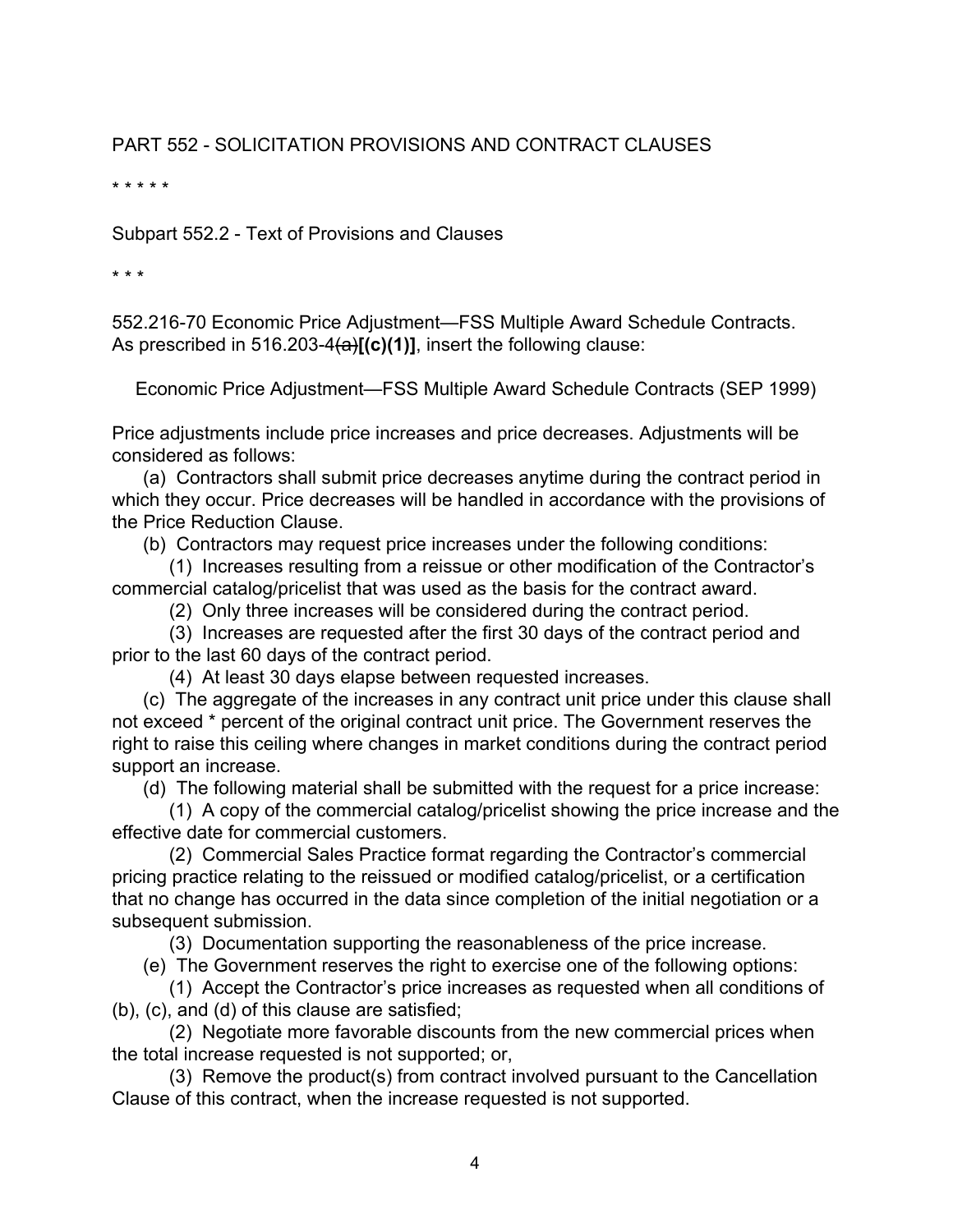(f) The contract modification reflecting the price adjustment shall be signed by the Government and made effective upon receipt of notification from the Contractor that the new catalog/pricelist has been mailed to the addressees previously furnished by the Contracting Officer, provided that in no event shall such price adjustment be effective prior to the effective date of the commercial price increases. The increased contract prices shall apply to delivery orders issued to the Contractor on or after the effective date of the contract modification.

\*Insert the percent appropriate at the time the solicitation is issued. This percentage should normally be 10 percent, unless based on a trend established by an appropriate index such as the Producer Prices and Price Index during the most recent 6-month period indicates that a different percentage is more appropriate. Any ceiling other than 10 percent must be approved by the contracting director.

(End of clause)

Alternate I (Sep 1999). As prescribed by 516.203-4(a)(2)**[(c)(2)]**, substitute the following for paragraphs (b) and (c) of the clause:

(b) Contractors may request price increases to be effective on or after the first 12 months of the contract period providing all of the following conditions are met:

 (1) Increases resulting from a reissue or other modification of the Contractor's commercial catalog/pricelist that was used as the basis for the contract award.

 (2) No more than three increases will be considered during each succeeding 12-month period of the contract.(For succeeding contract periods of less than 12months, up to three increases will be considered subject to the other conditions of this paragraph (b)).

(3) Increases are requested before the last 60 days of the contract period.

(4) At least 30 days elapse between requested increases.

(c) Any contract period during which price increases will be considered, the aggregate of the increases during any 12-month period shall not exceed \_\_\_\_\_\* percent of the contract unit price in effect at the end of the preceding 12-month period. The Government reserves the right to raise the ceiling when market conditions during the contract period support such a change.

\*Insert the percentage appropriate at the time the solicitation is issued. This percentage should be determined based on the trend established by an appropriate index such as the Producer Prices and Price Index. A ceiling of more than 10 percent must be approved by the Contracting Director.

\* \* \*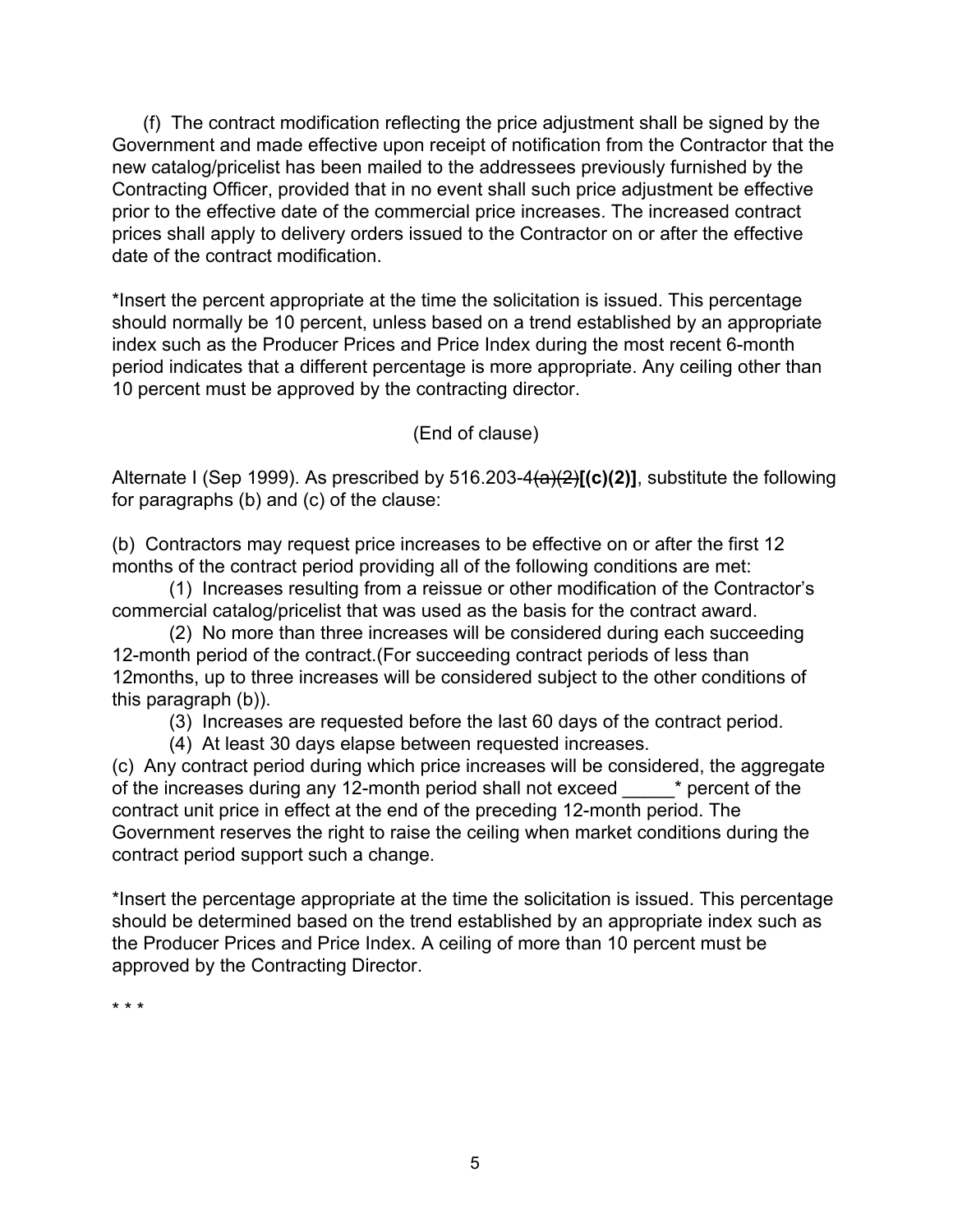**[As prescribed in 516.203-4(c)(3), insert the following clause:**

**552.216-70 Economic Price Adjustment—FSS Multiple Award Schedule Contracts (SEP 1999) (DEVIATION II - JUL 2016).**

**(a) Contractors may submit price decreases anytime during the contract period in which they occur. Price decreases will be handled in accordance with the provisions of the Price Reduction Clause.**

**(b) Contractors may request price increases to be effective on or after the first 12 months of the contract period providing all of the conditions are met:**

**(1) No more than three increases will be considered during each succeeding 12-month period of the contract. For succeeding contract periods of less than 12 months, up to three increases will be considered subject to the other conditions of this subparagraph (b).**

**(2) Increases are requested before the last 60 days of the contract period.**

**(3) At least 30 days elapse between requested increases.**

**(c) Any contract period during which price increases will be considered, the aggregate of the increases during any 12-month period shall not exceed**

**\_\_\_\_\_\_\_\_\_\_\_** *[Insert the percentage appropriate at the time the solicitation is issued. This percentage should be determined based on the trend established by an appropriate index such as the Producer Prices and Price Index. A ceiling of more than 10 percent must be approved by the Contracting Director.]* **percent of the contract unit price in effect at the end of the preceding 12-month period. The Government reserves the right to raise the ceiling when market conditions during the contract period support such a change.**

**(d) Documentation supporting the reasonableness of the price increase shall be submitted with the request for a price increase.**

**(e) The Government reserves the right to exercise one of the following options:**

**(1) Accept the Contractor's price increases as requested when all conditions of (b), (c), and (d) of this clause are satisfied;**

**(2) Negotiate smaller increases when the total increase requested is not supported; or,**

**(3) Remove the product(s) from contract involved pursuant to the Cancellation Clause of this contract, when the increase requested is not supported.**

**(f) The increased contract prices shall apply to delivery orders issued to the Contractor on or after the effective date of the contract modification.**

**(End of clause)**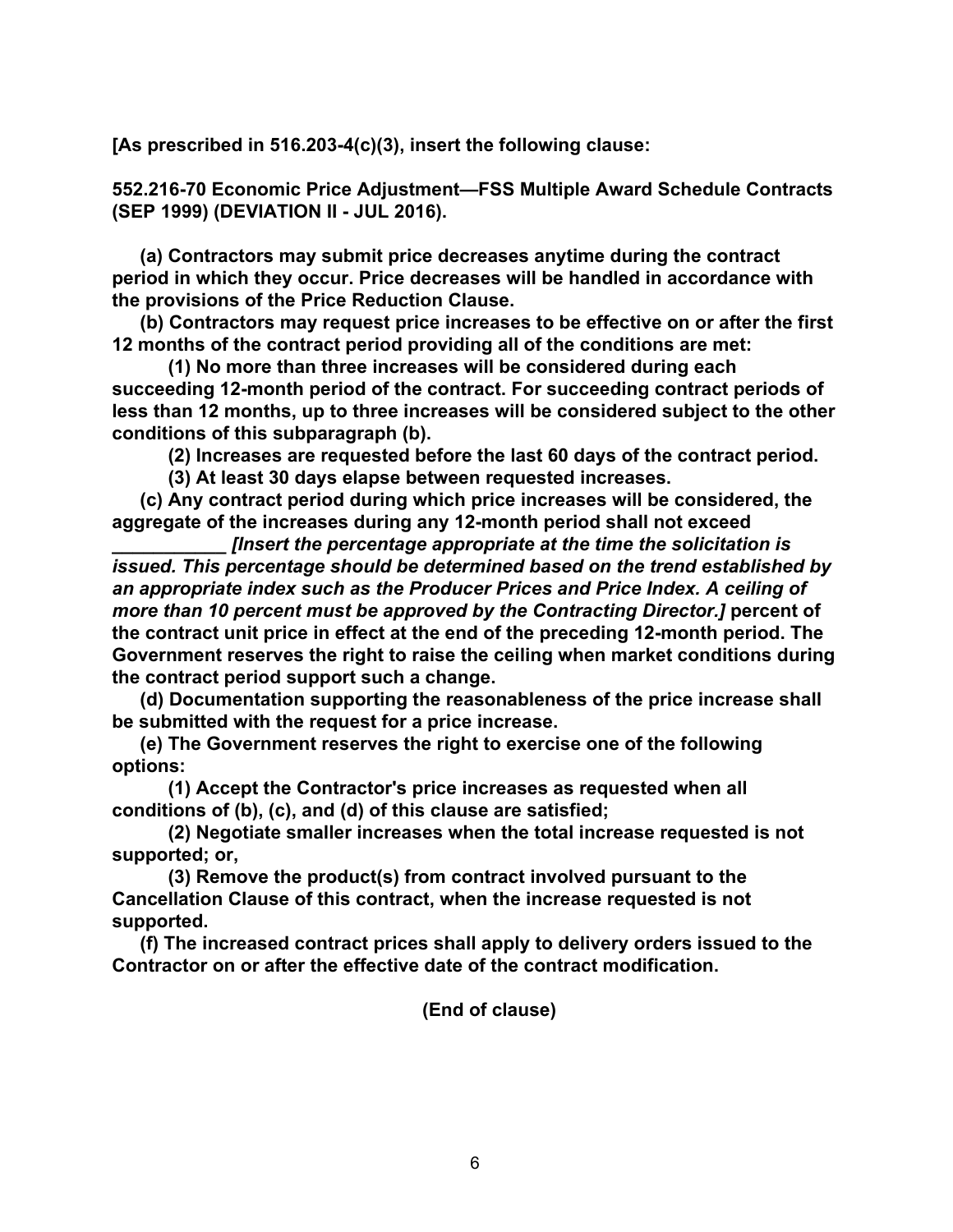**As prescribed in 516.203-4(c)(4), insert the following clause:**

**I-FSS-969 ECONOMIC PRICE ADJUSTMENT—FSS MULTIPLE AWARD SCHEDULE (OCT 2014)**

**Price adjustments include price increases and price decreases. Adjustments will be considered as follows:**

**(a) Contractors shall submit price decreases anytime during the contract period in which they occur. Price decreases will be handled in accordance with the provisions of the Price Reduction Clause.**

**(b) There are two types of economic price adjustments (EPAs) possible under the Multiple Award Schedules (MAS) program for contracts not based on commercial catalogs or price lists as described below. Price adjustments may be effective on or after the first 12 months of the contract period on the following basis:**

**(1) Adjustments based on escalation rates negotiated prior to contract award. Normally, when escalation rates are negotiated, they result in a fixed price for the term of the contract. No separate contract modification will be provided when increases are based on negotiated escalation rates. Price increases will be effective on the 12-month anniversary date of the contract effective date, subject to paragraph (f), below.**

**(2) Adjustments based on an agreed-upon market indicator prior to award. The market indicator, as used in this clause, means the originally released public index, public survey or other public, based market indicator. The market indicator shall be the originally released index, survey or market indicator, not seasonally adjusted, published by the [to be negotiated], and made available at [to be identified]. Any price adjustment shall be based on the percentage change in the designated (i.e. indicator identification and date) market indicator from the initial award to the latest available as of the anniversary date of the contract effective date, subject to paragraph (e), below. If the market indicator is discontinued or deemed no longer available or reliable by the Government, the Government and the Contractor will mutually agree to a substitute. The contract modification reflecting the price adjustment will be effective upon approval by the Contracting Officer, subject to paragraph (g), below. The adjusted prices shall apply to orders issued to the Contractor on or after the effective date of the contract modification.**

**(c) Notwithstanding the two economic price adjustments discussed above, the Government recognizes the potential impact of unforeseeable major changes in market conditions. For those cases where such changes do occur, the contracting officer will review requests to make adjustments, subject to the Government's examination of industry-wide market conditions and the conditions**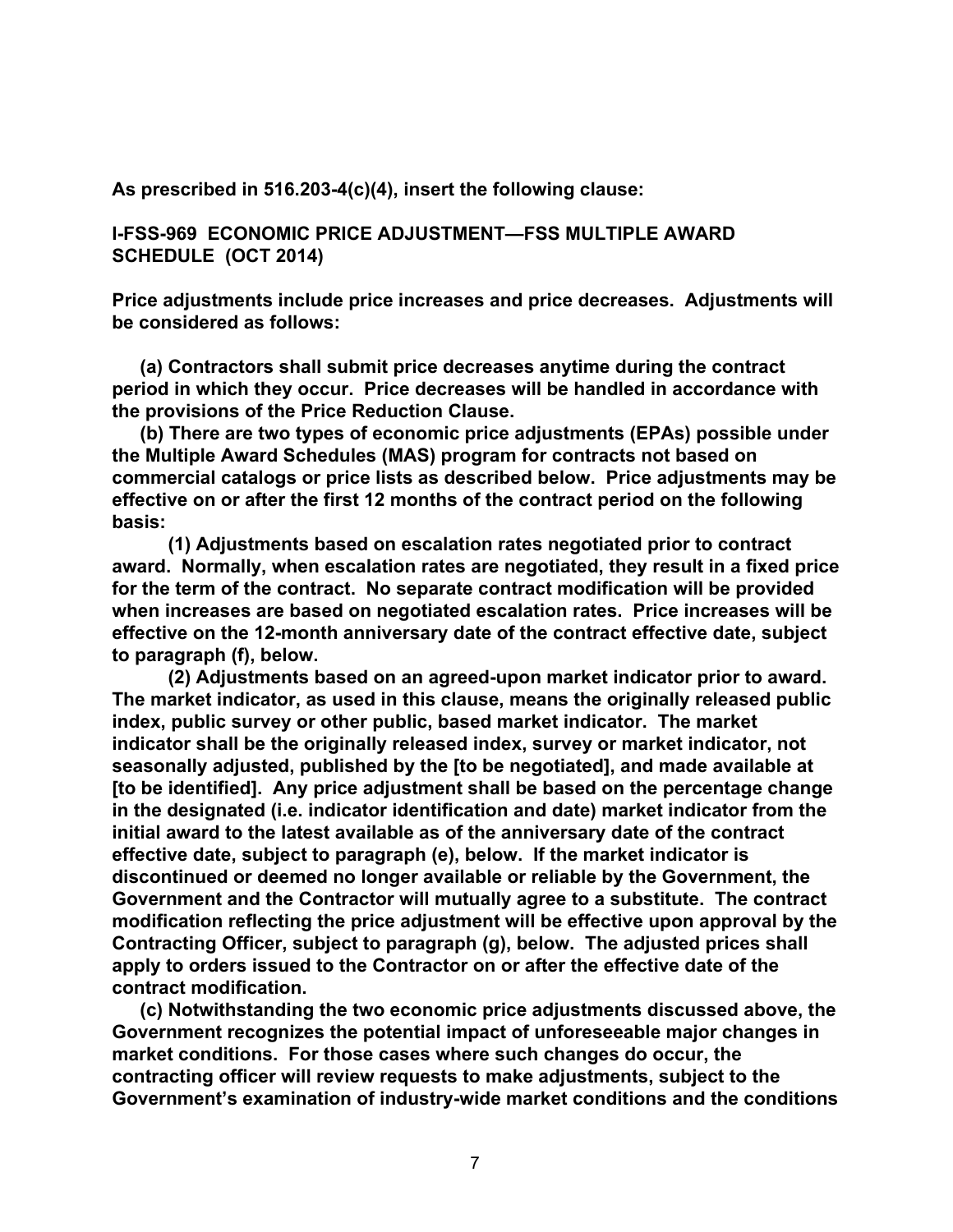**in paragraph (d) and (e), below. If adjustments are accepted, the contract will be modified accordingly. The determination of whether or not extraordinary circumstances exist rests with the contracting officer. The determination of an appropriate mechanism of adjustment will be subject to negotiations.**

**(d) Conditions of Price change requests under paragraphs b(2) and c above.:**

**(1) No more than three increases will be considered during each succeeding 12-month period of the contract. (For succeeding contract periods of less than 12 months, up to three increases will be considered subject to the other conditions of subparagraph (b)).**

**(2) Increases are requested before the last 60 days of the contract period, including options.**

**(3) At least 30 days elapse between requested increases.**

**(4) In any contract period during which price increases will be considered, the aggregate of the increases during any 12-month period shall not exceed \*\_\_\_\_\_\_\* percent (\*\_\_\_\_\_\_\*%) of the contract unit price in effect at the end of the preceding 12-month period. The Government reserves the right to raise the ceiling when market conditions during the contract period support such a change.**

**(e) The following material shall be submitted with request for a price increase under paragraphs b(2) and c above:**

**(1) A copy of the index, survey or pricing indicator showing the price increase and the effective date.**

**(2) Commercial Sales Practice format, per contract clause 52.215-21 Alternate IV, demonstrating the relationship of the Contractor's commercial pricing practice to the adjusted pricing proposed or a certification that no change has occurred in the data since completion of the initial negotiation or a subsequent submission.**

**(3) Any other documentation requested by the Contracting Officer to support the reasonableness of the price increase.**

**(f) The Government reserves the right to exercise one of the following options:**

**(1) Accept the Contractor's price increases as requested when all conditions of (b), (c), (d), and (e) of this clause are satisfied;**

**(2) Negotiate more favorable prices when the total increase requested is not supported; or,**

**(3) Decline the price increase when the request is not supported. The Contractor may remove the item(s) from contract involved pursuant to the Cancellation Clause of this contract.**

**(g) Effective Date of Increases: No price increase shall be effective until the Government receives the electronic file updates pursuant to GSAR 552.238-81, Modifications (Federal Supply Schedule).**

**(h) All MAS contracts remain subject to contract clauses GSAR 552.238**‑**75, "Price Reductions"; and 552.215-72, "Price Adjustment -- Failure to Provide Accurate Information." In the event the application of an economic price adjustment results in a price less favorable to the Government than the price relationship established during negotiation between the MAS price and the price**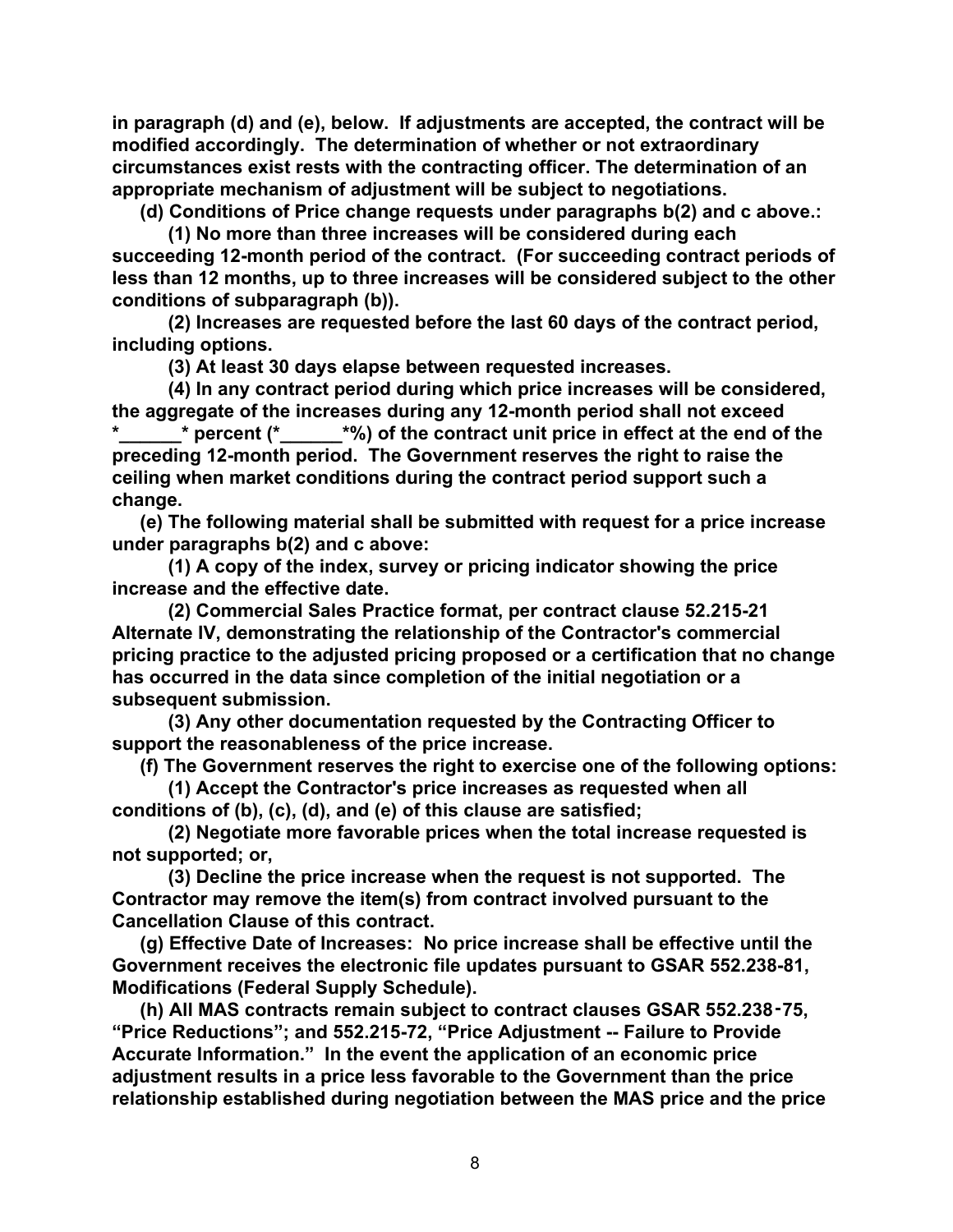**to the designated customer, the Government will maintain the price relationship to the designated customer.**

**(End of clause)**

**As prescribed in 516.203-4(c)(5), insert the following clause:**

**I-FSS-969 ECONOMIC PRICE ADJUSTMENT – FSS MULTIPLE AWARD SCHEDULE (OCT 2014) (ALTERNATE II – JUL 2016)**

**Price adjustments include price increases and price decreases. Adjustments will be considered as follows:**

**(a) Contractors shall submit price decreases anytime during the contract period in which they occur. Price decreases will be handled in accordance with the provisions of the Price Reductions clause.**

**(b) There are two types of economic price adjustments (EPAs) possible under the Multiple Award Schedules (MAS) program for contracts not based on commercial catalogs or price lists as described below. Price adjustments may be effective on or after the first 12 months of the contract period on the following basis:**

**(1) Adjustments based on escalation rates negotiated prior to contract award. Normally, when escalation rates are negotiated, they result in a fixed price for the term of the contract. No separate contract modification will be provided when increases are based on negotiated escalation rates. Price increases will be effective on the 12-month anniversary date of the contract effective date, subject to paragraph (f), below.**

**(2) Adjustments based on an agreed-upon market indicator prior to award. The market indicator, as used in this clause, means the originally released public index, public survey or other public-based market indicator. The market indicator shall be the originally released index, survey or market indicator, not seasonally adjusted, published by the [to be negotiated], and made available at [to be identified]. Any price adjustment shall be based on the percentage change in the designated (i.e. indicator identification and date) market indicator from the initial award to the latest available as of the anniversary date of the contract effective date, subject to paragraph (e), below. If the market indicator is discontinued or deemed no longer available or reliable by the Government, the Government and the Contractor will mutually agree to a substitute. The contract modification reflecting the price adjustment will be effective upon approval by the Contracting Officer, subject to paragraph (g), below.**

**(c) Notwithstanding the two economic price adjustments discussed above, the Government recognizes the potential impact of unforeseeable major changes in market conditions. For those cases where such changes do occur, the contracting officer will review requests to make adjustments, subject to the Government's examination of industry-wide market conditions and the conditions**